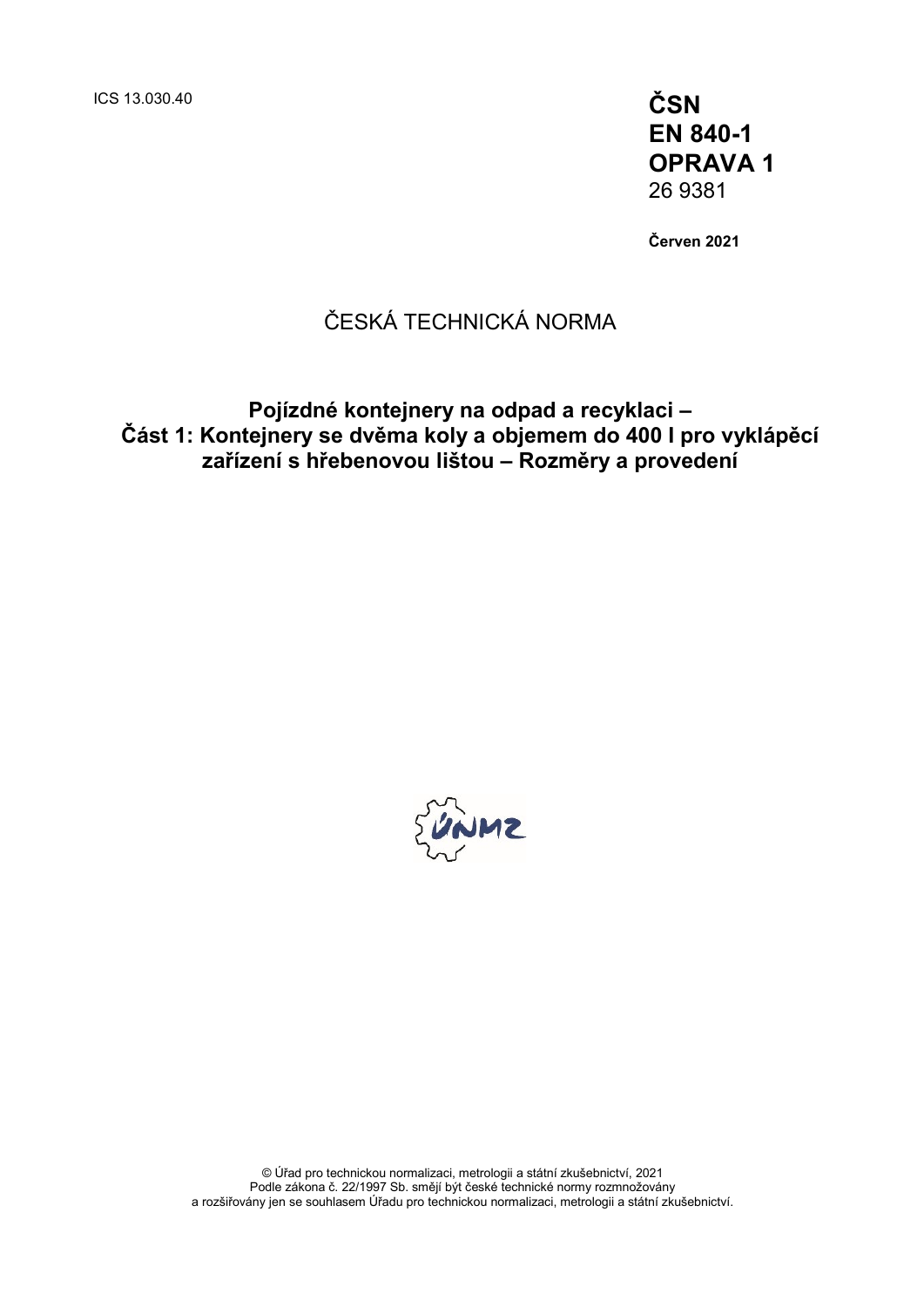# EUROPEAN STANDARD NORME EUROPÉENNE EUROPÄISCHE NORM

## **EN 840-1:2020/AC**

November 2020

**ICS** 13.030.40

English version

Mobile waste and recycling containers - Part 1: Containers with 2 wheels with a capacity up to 400 l for comb lifting devices - Dimensions and design

Conteneurs roulants à déchets et de recyclage - Partie 1 : Conteneurs à 2 roues de capacité inférieure ou égale à 400 l pour lèveconteneurs à peigne - Dimensions et conception

Fahrbare Abfall- und Wertstoffbehälter - Teil 1: Behälter mit 2 Rädern und einem Nennvolumen bis 400 l für Kammschüttungen - Maße und Formgebung

This corrigendum becomes effective on 25 November 2020 for incorporation in the official English version of the EN.



EUROPEAN COMMITTEE FOR STANDARDIZATION COMITÉ EUROPÉEN DE NORMALISATION EUROPÄISCHES KOMITEE FÜR NORMUNG

#### **CEN-CENELEC Management Centre: Rue de la Science 23, B-1040 Brussels**

© 2020 CEN All rights of exploitation in any form and by any means reserved worldwide for CEN national Members. Tous droits d'exploitation sous quelque forme et de quelque manière que ce soit réservés dans le monde entier aux membres nationaux du CEN. Alle Rechte der Verwertung, gleich in welcher Form und in welchem Verfahren, sind weltweit den nationalen Mitgliedern von CEN vorbehalten.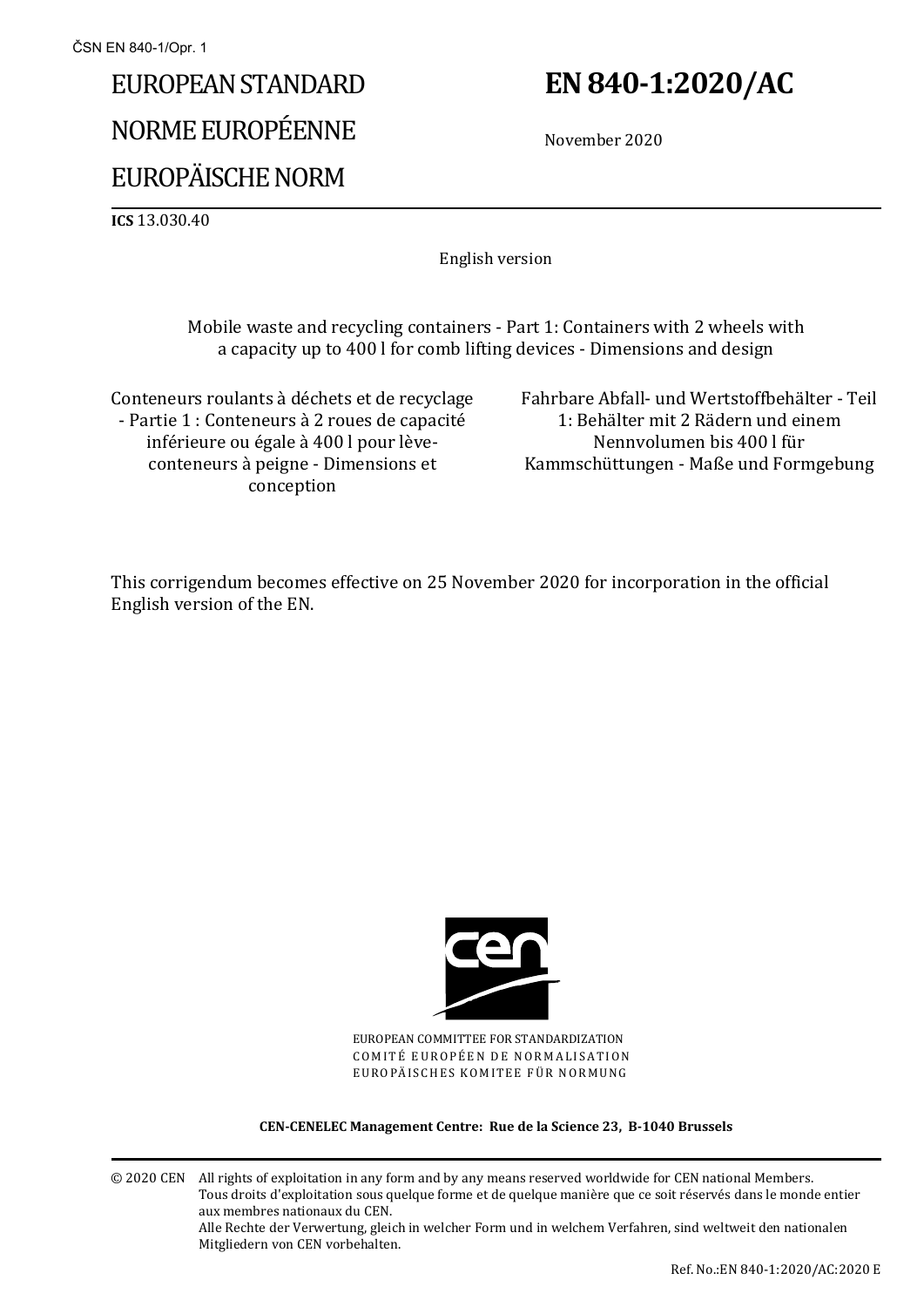### **1 Modification to Figure 2, Frontal receiver**

*Add* "A" *and* "B" *under Figure 2 according to the previous edition EN 840-1:2012 to read:* "



### **Key**

A Form A

B Form B

NOTE For more details regarding the dimensions, see Tables 3 and 4.

**Figure 2 — Frontal receiver".**